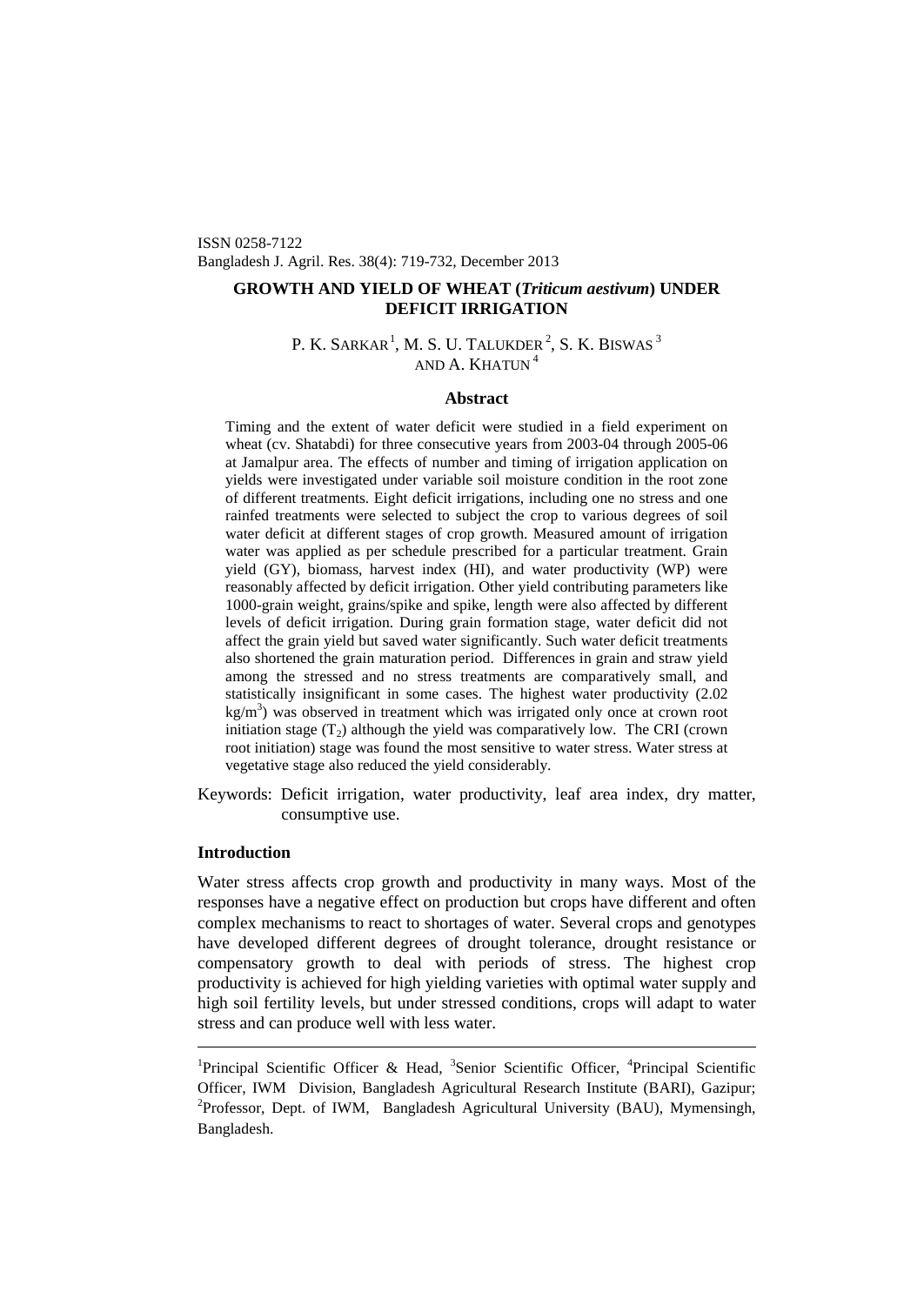Deficit irrigation practices differ from traditional water supply practices. Farmer needs to know the level of transpiration deficiency allowable without significant reduction in crop yields.

The main objective of deficit irrigation is to increase the water use efficiency (WUE) of a crop by eliminating irrigation that has a little impact on yield. The resulting yield reduction may be small compared to the benefits gained through diverting the saved water to irrigate other crops for which water would normally be insufficient under traditional irrigation practices. The plant water deficits that develop at any particular situation is the result of a complex combination of soil, plant, and atmospheric factors, all of which interact to control the rate of water absorption and water loss (Kramer, 1959 and Vaadia *et al*., 1961).

Zhang *et al.* (2004) reported that deficit irrigation is a form of water conserving irrigation scheduling. The basic information needed to adopt this technique is to know the response of water deficit for various growth stages of the crop. Controlled soil water deficit inhibits the stem elongation, stimulates root system development and therefore, results in a substantially enhanced rootto-shoot ratio. The patterns of soil moisture are similar in the regulated deficit treatments, and the soil moisture contents are greatly decreased by regulated deficit irrigation during wheat growing seasons.

To cope with droughts and water scarcity in semi-arid to sub-humid climates, the irrigators require the development of preparedness measures. For irrigated agriculture, these include the identification of irrigation scheduling strategies that minimize the water demand with acceptable impacts on yields. Those strategies may be produced by simulation and focus of different levels of water demand, from average to drought conditions (Rodrigues *et al*., 2001).

The use of water for agricultural production in water scarcity regions requires innovative and sustainable research and an appropriate transfer of technologies. The sustainability use of water– resource conservation, environmental friendliness, appropriateness of technologies, economic viability, and social acceptance of development issues- is a priority for agriculture in water scarce regions. Innovations are, therefore, required mainly to irrigation management and practice since the agriculture sector is far ahead in demand for water in those regions (Pereira *et al*., 2002).

Before implementing a deficit irritation programme, it is necessary to know crop yield responses to water stress, either during defined growth stages or throughout the whole season (Kirda and Kanber, 1999). Ali *et al*. (2008) reported that Deficit irrigation is very much effective to improve water productivity. The highest water productivity and productivity of irrigation water were obtained in alternate deficit treatment where deficits were imposed at maximum tillering (jointing to shooting) and flowering to soft dough stages of growth period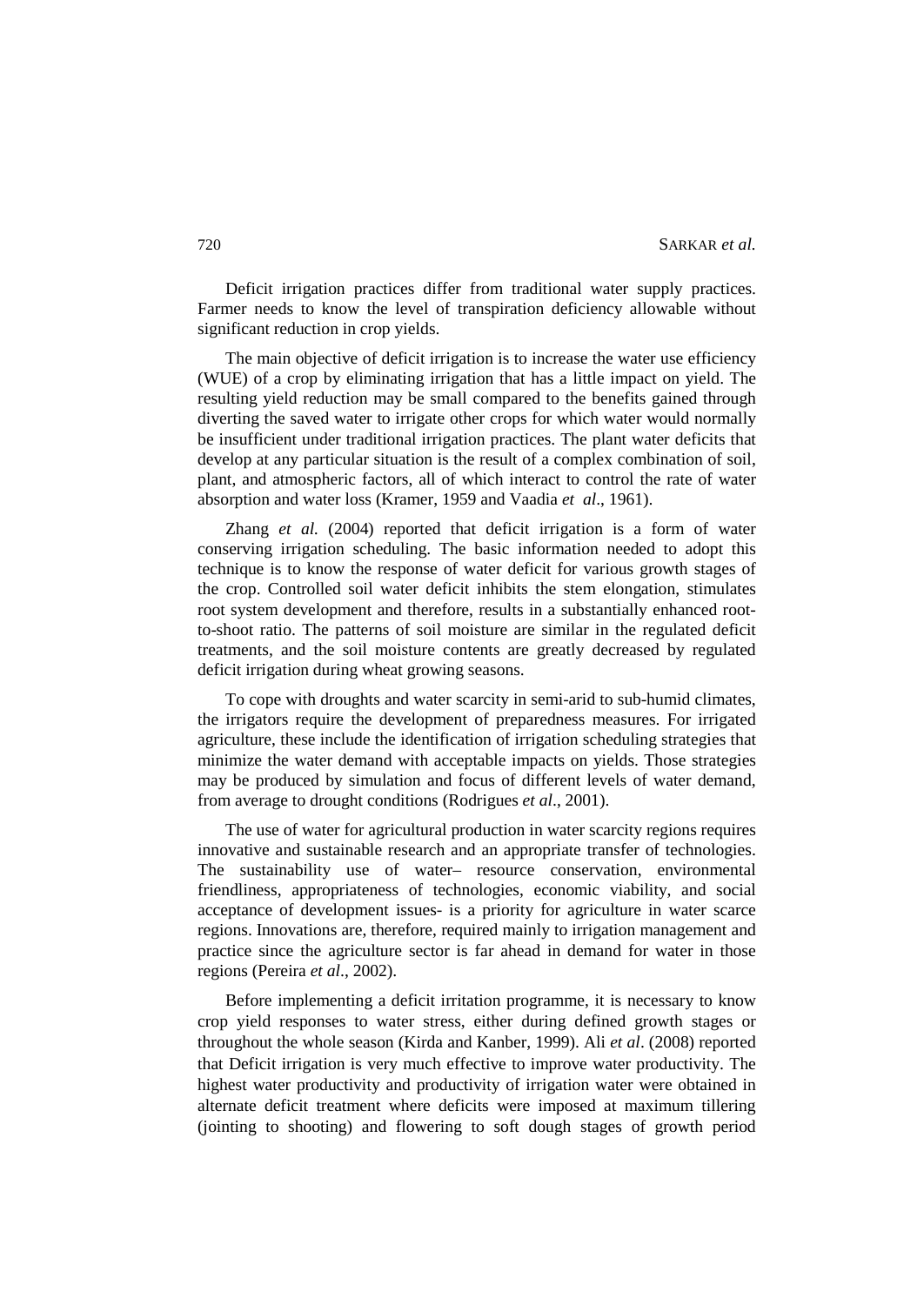followed by single irrigation at crown root initiation (CRI) stage. Under both land and water limiting conditions, alternate deficit strategy showed maximum net financial return.

In order to ensure successful deficit irrigation, it is necessary to know the water retention capacity of the soil. In sandy soils, plants may undergo water stress quickly under deficit irrigation, whereas plants in deep soils of fine texture may have ample time to adjust to low soil water potential, and may remain unaffected by low soil water content. Therefore, success with deficit irrigation is more probable in fine textured soils.

In the past, limitations in available water supplies were not taken into considerations while estimating crop water requirements. Also the design of irrigation schemes did not address situations of moisture availability as the major constraint to crop yields. However, in arid and semi-arid regions, increasing demands for water are necessitating major changes in irrigation management and scheduling in order to increase the efficiency of use of water allocated to agriculture.

In the context of improving water productivity, there is a growing interest in deficit irrigation, an irrigation practice whereby water supply is reduced below maximum levels and mild stress is allowed with minimal effects on yield. Under conditions of scarce water supply and drought, deficit irrigation can lead to greater economic gains than maximizing yields per unit of water for a given crop. Farmers are more inclined to use water more efficiently. However, this approach requires precise knowledge of crop response to water as drought tolerance varies considerably by species, cultivar and stage of growth.

With the above considerations, it appears that there is ample scope of practicing deficit irrigation management for wheat cultivation. It is also important to study its effectiveness taking the dynamics of the climate-crop-water interactions into account. Besides, the results of the researchers in other countries may not be directly applicable to Bangladesh condition. Hence, a study on deficit irrigation in local condition and climate may be helpful to improve irrigation management of wheat. The general objective of the study was to predict the impact of deficit irrigation on wheat cultivation. The specific objectives were as follows:

- i) to investigate the impact of imposing water stress on growth, development and yield of wheat, and
- ii) to identify the growth stages of wheat more sensitive to soil water deficit.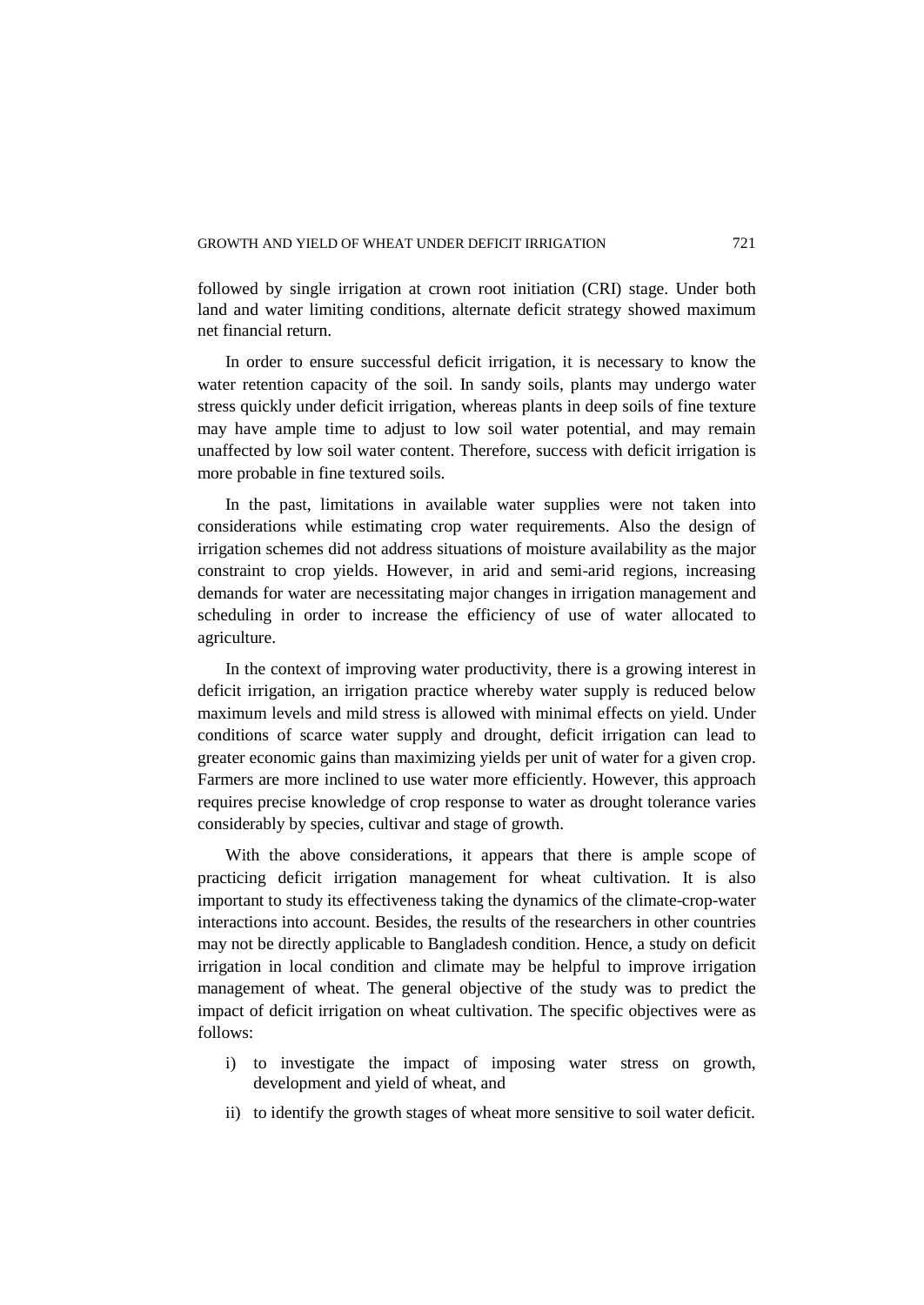#### **Materials and Method**

The study was conducted at the research farm of Regional Agricultural Research Station (RARS), Jamalpur during 2003-2004 to 2005-2006 years. The area lies on 24º 56′ 44.6″ latitude and 89º 55′ 86.9″ longitudes. The average elevation of the tract from mean sea level is 16.5 m. The climate is of temperate semi-arid monsoon type. The maximum mean air temperature ranges from 24º C to 36º C and the minimum from  $10^{\circ}$  C to  $25^{\circ}$  C, respectively. Mean annual precipitation is 1360 mm of which about 75 % occurs from June to September (Manalo, 1976). The soil series of the study area has been identified to fall under agro-ecological zone 9 (Old Brahmaputra Flood Plain). The soil of the experimental field was mainly silty loam type having an average apparent specific gravity of 1.52. Average field capacity and permanent wilting point were 30 % and 12 %, respectively on weight basis. Wheat (cv. Shatabdi) was used as the test crop for the study. The experiment was laid out in RCBD design and replicated thrice. The selected treatment set-up was as follows.

- $T_1$  = Rainfed (No irrigation)
- $T_2$  = One irrigation at crown root initiation (CRI) stage
- $T_3$  = Two irrigations: CRI and flowering stages
- $T<sub>4</sub>$  = Four irrigations: CRI, vegetative, heading and flowering stages
- $T<sub>5</sub>$  = Five irrigations: CRI, vegetative, heading, flowering and grain formation stages
- $T_6$  = Four irrigations: vegetative, heading, flowering and grain formation stages
- $T_7$  = Three irrigations: CRI, vegetative and heading stages
- $T_8$  = Three irrigations: vegetative, heading and flowering stages
- $T_9$  = Two irrigations: CRI and vegetative stages
- $T_{10}$  = Two irrigations: heading and flowering stages

Irrigation was applied as per treatment set-up. Data on time and amount of irrigation were collected during the whole cropping season. Important crop growth and development parameters like plant height (PH), leaf area index (LAI) and dry matter (DM) accumulation were collected at different growth stages. Data on different agronomic parameters were also collected and duly analyzed statistically.

Seeds were sown on  $25<sup>th</sup>$ ,  $24<sup>th</sup>$ , and  $21<sup>st</sup>$  of November during the three study years, respectively and the crop was harvested in mid-March of the following years. Seed rate was 120 kg/ha. Chemical fertilizers were applied as basal at the rate of  $N_{150}P_{100}K_{150}$  kg/ha as suggested in the Fertilizer Recommendation Guide (2005) for the study area. Plots were hand-harvested individually and a thresher was used to separate the grains.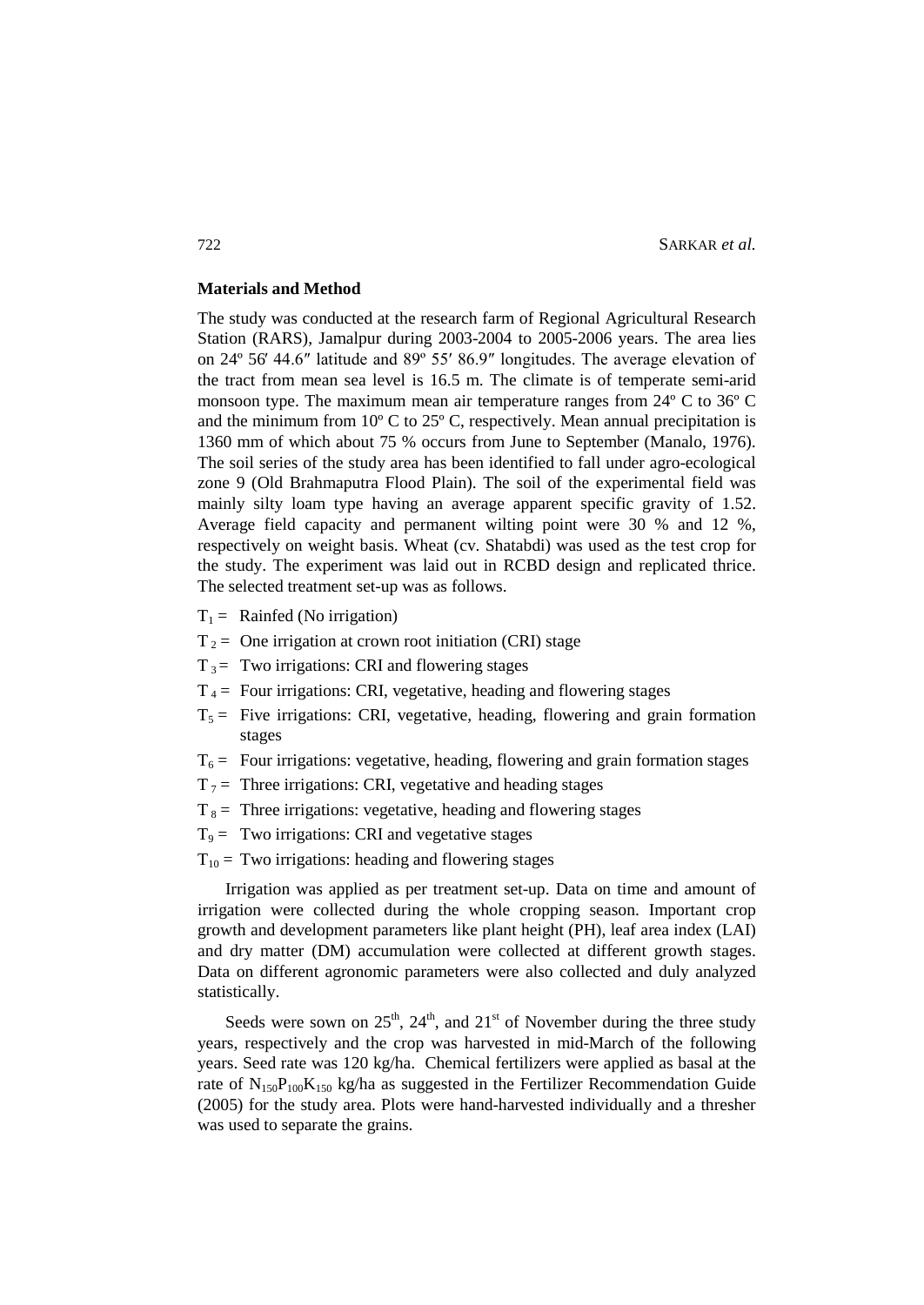Soil water content for the individual plot was monitored gravimetrically before and after each irrigation. Soil sampling was done at depths of 15, 30, 45, and 60 cm. Consumptive use (CU) of the crop was calculated using the Equation 1 as follows.

CU = ∆S + P + I + D + R......................................................................................1)

where:  $CU =$  Consumptive use  $(CU)$  of the crop, mm

 $\Delta S$  = the change in soil water storage, mm

- $P =$  precipitation (rainfall), mm
- $I =$ irrigation applied, mm
- $D = \text{drainage from the bottom of root zone, mm}$
- $R = run off. mm$

As rainfall intensity was very low during cropping season, no runoff occurred and drainage from the root zone was considered negligible since measured amount of water was applied. Thus, CU was the sum of rainfall, irrigation and the change in soil water storage.

## **Results and Discussion**

Rainfall distribution during the cropping periods (November to March) of the study years is presented in Table 1. Except 2004-05 season, the other two seasons were very dry. Only 2 mm rainfall occurred in 2005-06 cropping season and 14 mm in 2003-2004. As a result, rainfall contributions to soil water in the root zone during those two years were negligible.

| Months    | November<br>(mm) | December<br>(mm) | January<br>(mm) | February<br>(mm) | March<br>(mm) | Total<br>rainfall<br>(mm) |
|-----------|------------------|------------------|-----------------|------------------|---------------|---------------------------|
| 2003-2004 | 0                | 14               |                 |                  |               | 14                        |
| 2004-2005 | 0                |                  |                 | 23               | 40            | 66                        |
| 2005-2006 | 0                |                  |                 |                  |               |                           |

**Table 1. Rainfall distribution during the three study years.**

# **Effect of water deficit on growth parameters**

## **Plant height**

Effects of water deficit of different levels at different stages of the crop are presented in Table 2. Plant height for all treatments was almost similar up to the crown root initiation (CRI) stage, as no supplemental irrigation was applied before that stage to any treatment. However, a marked decline was observed when moisture stress was imposed at CRI stage to treatments  $T_1$ ,  $T_6$ ,  $T_8$ , and  $T_{10}$ .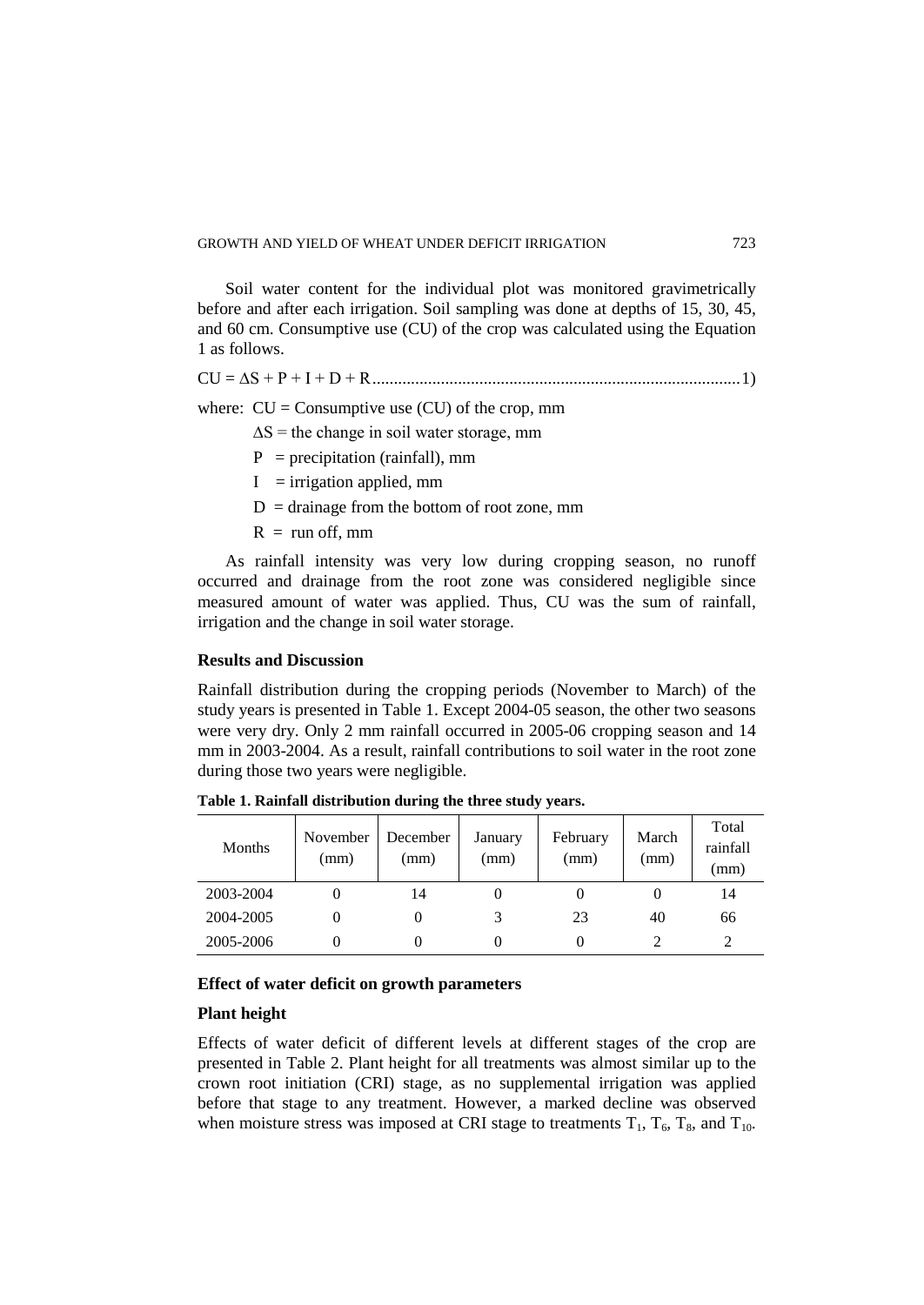No appreciable difference in plant height was observed between  $T_4$  and  $T_5$ indicating no reasonable effect of irrigation on plant height at grain formation (GF) stage.

|                | No of<br>irrigations | Plant height (cm) |            |                   |          |          |  |  |
|----------------|----------------------|-------------------|------------|-------------------|----------|----------|--|--|
| Treatment      |                      | <b>CRI</b>        | Vegetative | Booting-<br>head. | Anthesis | GF       |  |  |
| $T_1$          | $\overline{0}$       | 26.25             | 43.75de    | 75.10cd           | 85.15cd  | 87.60c   |  |  |
| T <sub>2</sub> | 1                    | 25.65             | 45.80cd    | 76.95bcd          | 92.55ab  | 93.17abc |  |  |
| $T_3$          | $\overline{2}$       | 25.55             | 45.85de    | 79.00bc           | 90.87ab  | 94.20ab  |  |  |
| T <sub>4</sub> | 4                    | 27.70             | 48.90ab    | 80.05ab           | 95.30a   | 97.93ab  |  |  |
| $T_5$          | 5                    | 26.00             | 49.95a     | 84.75a            | 94.23ab  | 98.56a   |  |  |
| $T_6$          | 4                    | 25.15             | 40.65f     | 69.45e            | 89.15bcd | 96.78ab  |  |  |
| $T_7$          | 3                    | 25.10             | 45.65cd    | 76.90bcd          | 89.95abc | 94.20ab  |  |  |
| $T_8$          | 3                    | 25.05             | 44.78de    | 72.75de           | 93.45ab  | 97.05ab  |  |  |
| T <sub>9</sub> | $\overline{2}$       | 25.65             | 47.30bc    | 79.00bc           | 91.80ab  | 96.00ab  |  |  |
| $T_{10}$       | 2                    | 26.25             | 42.95ef    | 74.30ce           | 83.65d   | 92.10bc  |  |  |
| CV(%)          |                      | 11.94             | 3.19       | 4.13              | 3.56     | 3.76     |  |  |
| LSD(5%         |                      | <b>NS</b>         | 2.481      | 5.448             | 5.535    | 6.115    |  |  |

**Table 2. Plant height as affected by deficit irrigation during the study years.**

### **Leaf area index**

The leaf area index (LAI) of no stress treatment  $(T_5)$  increased slowly in response to tillering and development of new leaves from seedling growth to the CRI stage (Table 3). Thereafter, it increased rapidly up to the heading stage due to the increase in number of stems, leaves per stem and area per leaf. It again decreased rapidly from heading, because of the leaf growth had almost stopped and that the senescence of older leaves had already started due to translocation of dry matter to the spikes.

Compared with no stress plants, moisture stress decreased the leaf area index in all treatments by reducing leaves per stem, area per leaf, number of stems per plant and by increasing number of wilted leaves except for plants stressed at the grain formation stage (treatment  $T_4$ ). Obviously, the leaf area index was mostly affected when stress was imposed throughout the cropping period (treatment  $T_1$ ). Since stress was imposed in treatment  $T_6$ ,  $T_8$ , and  $T_{10}$  at CRI stage, the leaf area growth was stunted from that stage.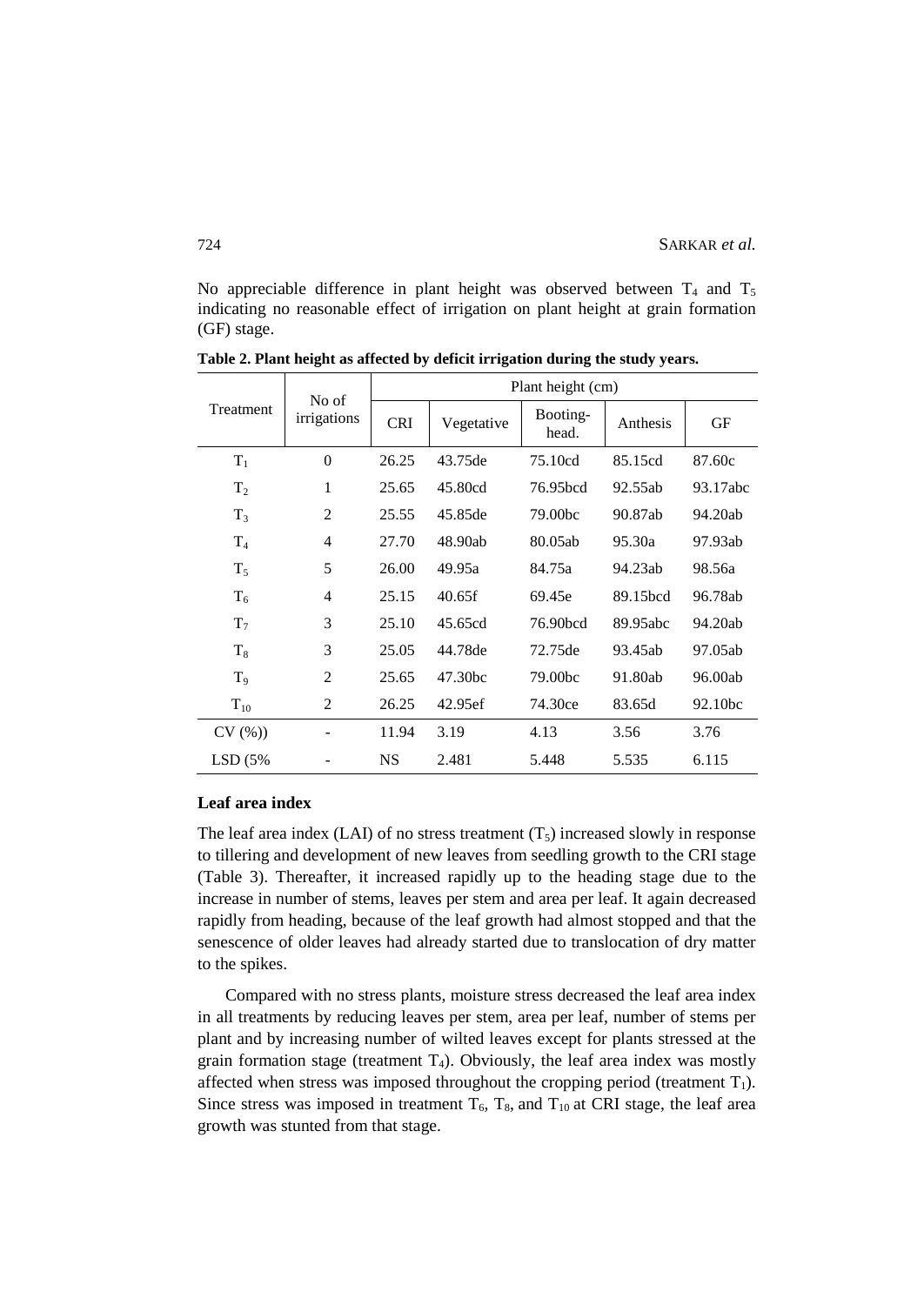| Treatment      | Leaf area index     |                     |                     |          |  |  |
|----------------|---------------------|---------------------|---------------------|----------|--|--|
|                | <b>CRI</b>          | Vegetative          | Booting-head.       | Anthesis |  |  |
| $T_1$          | 0.89 <sub>bcd</sub> | 1.95de              | 2.00e               | 1.26f    |  |  |
| T <sub>2</sub> | 0.96 <sub>b</sub>   | 2.26 <sub>bcd</sub> | 2.68 <sub>bcd</sub> | 1.80de   |  |  |
| $T_3$          | 0.87cd              | 2.19cd              | 2.77 <sub>bc</sub>  | 2.22c    |  |  |
| $\rm T_4$      | 1.14a               | 2.32abc             | 3.48a               | 2.86b    |  |  |
| $T_5$          | 0.83cd              | 2.62a               | 2.93 <sub>b</sub>   | 3.16a    |  |  |
| $T_6$          | 0.82d               | 1.86e               | 1.97e               | 1.88de   |  |  |
| $T_7$          | 1.00b               | 2.23cd              | 2.52cd              | 1.84de   |  |  |
| $T_8$          | 0.91 <sub>bcd</sub> | 1.79e               | 2.48cd              | 1.99cd   |  |  |
| T <sub>9</sub> | 0.95 <sub>bcd</sub> | 2.58ab              | 2.91 <sub>b</sub>   | 2.18c    |  |  |
| $T_{10}$       | 0.87cd              | 1.81e               | 2.00e               | 1.68e    |  |  |
| CV(%)          | 8.07                | 8.73                | 7.09                | 7.94     |  |  |
| LSD(5%)        | 0.133               |                     | 0.316               | 0.282    |  |  |

**Table 3. Leaf area index as affected by deficit irrigation during the study years.**

The results indicate that moisture stress at any stage of crop growth and development decreased the leaf area index. However, after termination of stress, crop showed a trend to recover the growth depending upon the growth stage at which moisture stress was imposed. The results clearly showed that moisture stress occurring at CRI stage decreased the overall LAI considerable (e.g.,  $T_6$ ) due to reduction in number of stems (tillers) and number of leaves per stem during vegetative growth stages, although no stress was imposed throughout the rest of the cropping period.

#### **Dry matter (DM) accumulation**

Table 4 reveals the trend of average DM accumulation of different treatments. Total dry matter accumulation decreased considerably in almost all moisture stressed treatments (except stress at grain formation stage) compared to no stress treatment  $(T_5)$ . The effect was most severe when stress was imposed from CRI to vegetative stage (treatments  $T_6$  and  $T_{10}$ ) mainly by affecting the leaf and stem weight. Talukder (1983) reported that during the beginning of the plant growth and development, leaves constituted more than 40 % of the plant total dry weight. As plant development progressed, leaf contribution to the dry matter decreased very rapidly and stem contribution to the total dry matter increased sharply attaining a maximum of about 67 percent at the flowering stage.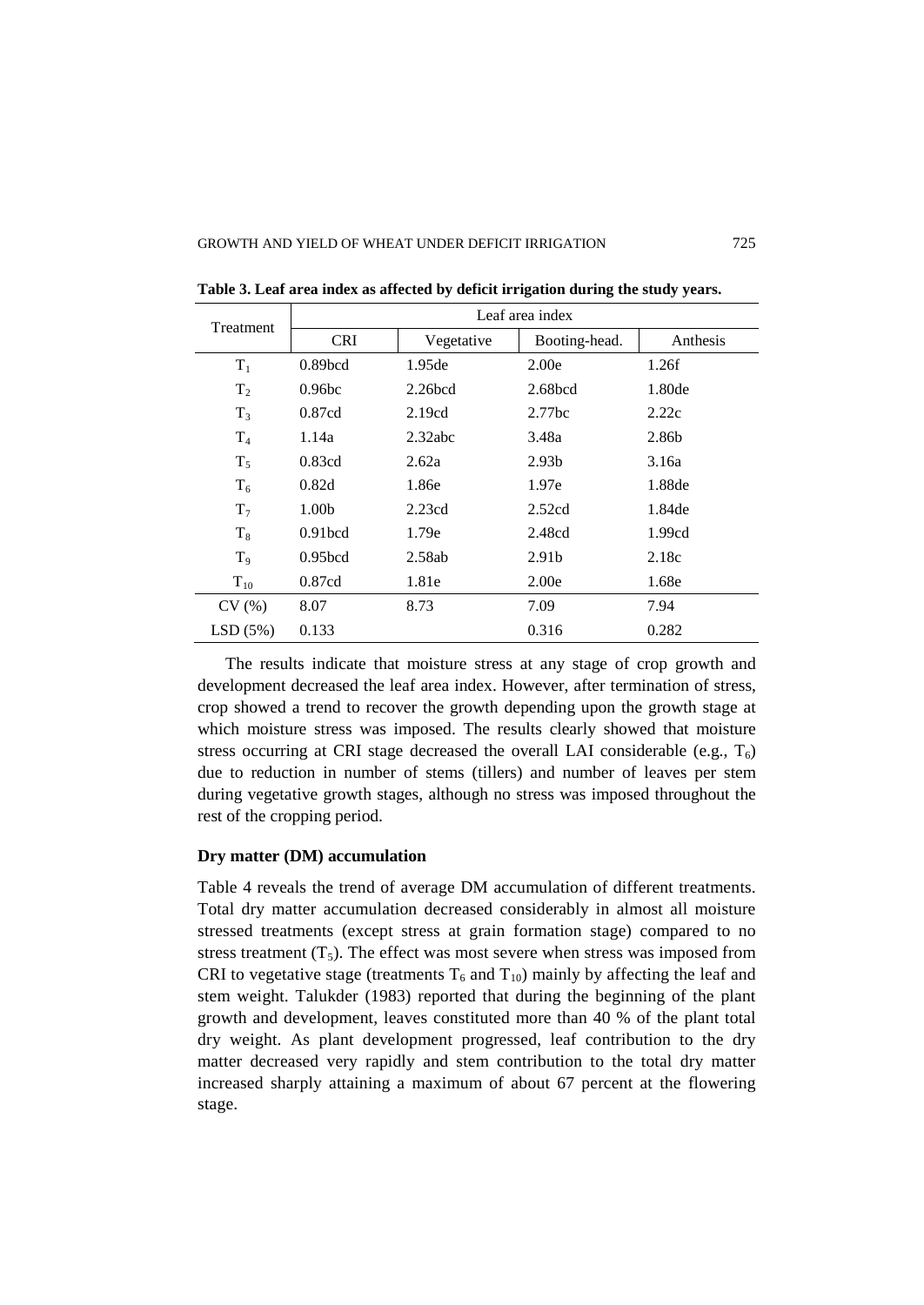| усаі э.        |            |            |                    |             |                     |  |  |  |
|----------------|------------|------------|--------------------|-------------|---------------------|--|--|--|
|                | DM(t/ha)   |            |                    |             |                     |  |  |  |
| Treatment      | <b>CRI</b> | Vegetative | Booting-<br>head.  | Anthesis    | GF                  |  |  |  |
| $T_1$          | 0.279cd    | 1.146ef    | 3.013 <sub>g</sub> | $6.335$ efg | 6.912f              |  |  |  |
| T <sub>2</sub> | 0.307ab    | 1.285de    | 4.453d             | 7.148cde    | 8.706cde            |  |  |  |
| $T_3$          | 0.311ab    | 1.423cd    | 4.495cd            | 8.008abc    | 9.692 <sub>bc</sub> |  |  |  |
| T <sub>4</sub> | 0.312ab    | 1.641c     | 5.549a             | 8.401ab     | 10.590ab            |  |  |  |
| $T_5$          | 0.320a     | 2.355a     | 5.109ab            | 8.450a      | 11.300a             |  |  |  |
| $T_6$          | 0.282cd    | 0.935f     | 3.747f             | 6.086fg     | 7.276ef             |  |  |  |
| $T_7$          | 0.264d     | 1.229de    | 4.530cd            | $7.752a-d$  | 8.090def            |  |  |  |
| $T_8$          | 0.297bc    | 1.146ef    | 4.188de            | $6.911$ def | 8.585cde            |  |  |  |
| T <sub>9</sub> | 0.307ab    | 1.977b     | 4.908bc            | 7.497bcd    | 9.410bcd            |  |  |  |
| $T_{10}$       | 0.310ab    | 0.954f     | 3.840ef            | 5.708       | 7.797ef             |  |  |  |
| CV(%)          | 3.83       | 9.25       | 5.86               | 7.31        | 9.77                |  |  |  |
| LSD(5%)        | 0.020      | 0.224      | 0.441              | 0.906       | 1.482               |  |  |  |

**Table 4. Effect of deficit irrigation on dry matter accumulation during the study years.**

Total dry matter increased gradually until booting stage and then sharply increased until flowering stage. However, the rate of accumulation in no stress treatment is much higher than those of stressed treatments. The dry matter accumulation reached to its maximum at the grain formation stage.

It is to mention here that the treatment  $T_6$  was irrigated at all major stages (four in total) except CRI whereas  $T_1$  (rainfed) was not irrigated at any stage. But the trend of dry, matter accumulation did not differ very much indicating that irrigation after CRI stage does not have very much impact on dry matter accumulation. Campbell and Davidson (1979) reported that high moisture stress from last leaf visible to anthesis markedly reduced dry matter accumulation in wheat. Waldren and Flowerdey (1979) found that dry matter accumulation increased rapidly from jointing to soft dough stage of wheat and translocation of dry matter from leaves to grain began at flowering stage. Gazri and Prihar (1983) reported that early season (30 days from seedling) water stress decreased the rate of dry matter accumulation.

### **Effect of water deficit on yield contributing parameters**

The impact of water deficit on some other important yield contributing parameters revealed by the field experiments during the study years are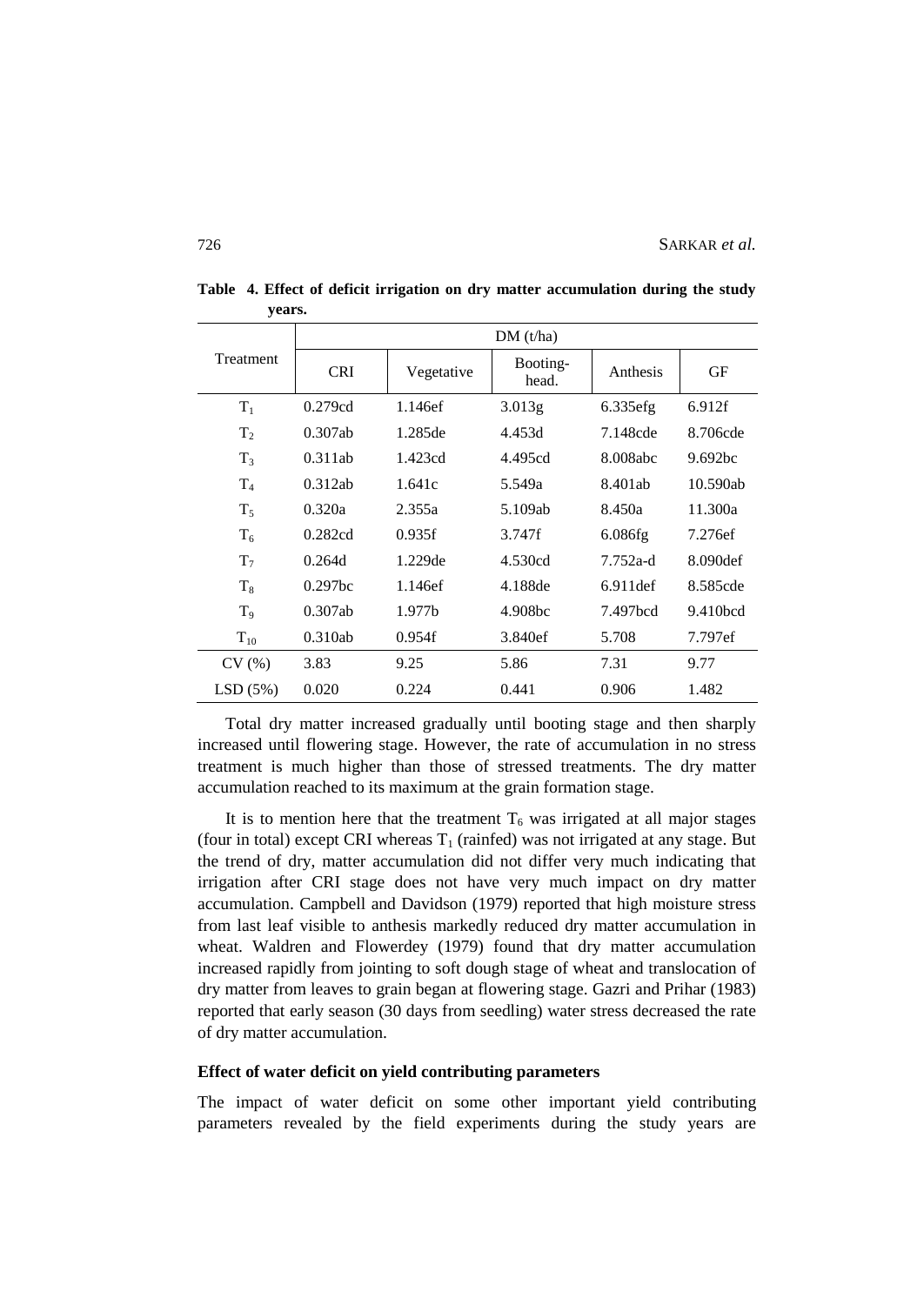summarized in Table 5. All important yield contributing parameters showed significant differences among the treatments. Moisture deficit (partially or fully) throughout the seasons reduced almost all yield contributing characters significantly. Many of the important yield contributing parameters in treatment  $T_4$  was almost similar to no stress treatment  $(T_5)$ , because irrigation in  $T_4$  was withheld at the grain formation stage that did not affect significantly on the overall growth and grain formation process. The highest plant height was observed in no stress treatment  $(T_5)$  which was followed by the treatment not irrigated at the grain formation stage  $(T_4)$ .

**Table 5. Effect of deficit irrigation on various yield contributing parameters of wheat during thee study years.**

| <b>Treatments</b> | Plant<br>population/<br>m <sup>2</sup> | Spikes/m <sup>2</sup> | Spike length<br>(cm) | Seeds/<br>spike    | 1000-grain wt<br>(g) |
|-------------------|----------------------------------------|-----------------------|----------------------|--------------------|----------------------|
| $T_1$             | 283.0cde                               | 196.3c                | 7.64e                | 32.4d              | 37.66b               |
| T <sub>2</sub>    | 284.4b-e                               | 240.0b                | 8.95ab               | 38.4abc            | 38.17ab              |
| $T_3$             | 293.4ab                                | 288.1a                | $8.74a-d$            | 38.9abc            | 38.24ab              |
| T <sub>4</sub>    | 278.7de                                | 296.9a                | $8.74a-d$            | 39.9ab             | 39.32ab              |
| $T_5$             | 290.0abc                               | 306.0a                | 9.08a                | 40.7a              | 37.46b               |
| $T_6$             | 276.0e                                 | 281.3a                | 9.05ab               | 39.7ab             | 37.21b               |
| $T_7$             | 283.0cde                               | 293.3a                | 8.52cd               | 36.1c              | 38.34ab              |
| $T_8$             | 286.0bcd                               | 288.6a                | 8.92abc              | 40.2a              | 38.13ab              |
| T <sub>9</sub>    | 298.6a                                 | 285.9a                | 8.65bcd              | 39.1ab             | 38.05ab              |
| $T_{10}$          | 283.7cde                               | 248.6b                | 8.38d                | 37.2 <sub>bc</sub> | 40.75a               |
| CV(%)             | 9.34                                   | 5.72                  | 2.87                 | 4.49               | 2.869                |
| LSD(5%)           | 1.97                                   | 25.82                 | 0.412                | 2.85               | 4.52                 |

The results on plant height, leaf area development, grain yield, straw yield, and dry matter accumulation during the three study years are presented in Table 6. Moisture deficit reduced significantly the mean grain weight as compared to no stress treatment  $(T_5)$ , particularly when stress occurred from emergence to vegetative stage (treatment  $T_1$ ,  $T_{10}$ , etc.). Significant differences among the treatments in respect of plant height were observed. Obviously it was the minimum in case of the rainfed treatment.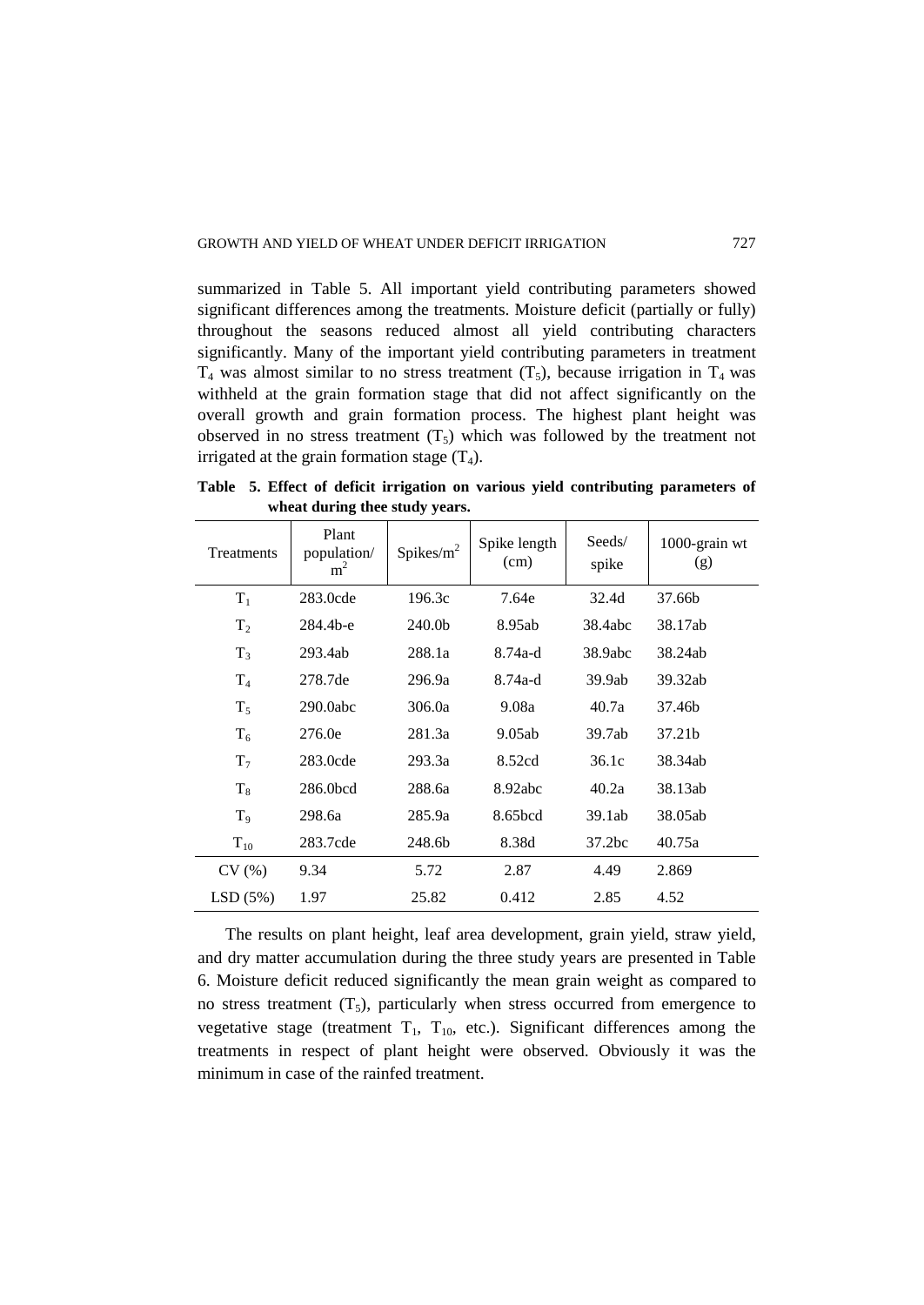| Treatment      | Plant<br>height<br>(cm) | Max. LAI            | Max. DM<br>t/ha      | Grain yield<br>t/ha | Straw<br>yield<br>(t/ha) | Av.<br>HI |
|----------------|-------------------------|---------------------|----------------------|---------------------|--------------------------|-----------|
| $T_1$          | 89.45c                  | 2.40d               | 6.912f               | 1.824e              | 3.336d                   | 0.35      |
| T <sub>2</sub> | 99.05a                  | 2.68 <sub>bcd</sub> | 8.706cde             | 3.372c              | 4.577c                   | 0.38      |
| $T_3$          | 98.88a                  | 2.77 <sub>bc</sub>  | 9.692bc              | 3.687b              | 5.090b                   | 0.39      |
| T <sub>4</sub> | 101.30a                 | 3.48a               | 10.590ab             | 4.174a              | 5.805a                   | 0.39      |
| $T_5$          | 101.60a                 | 3.12 <sub>b</sub>   | 11.300a              | 4.235a              | 5.815a                   | 0.39      |
| $T_6$          | 98.56a                  | 1.97e               | 7.276ef              | 3.383c              | 4.828bc                  | 0.39      |
| $T_7$          | 98.35ab                 | 2.52cd              | 8.090def             | 3.617bc             | 5.616a                   | 0.37      |
| $T_8$          | 99.18a                  | 2.48cd              | 8.585cde             | 3.447 <sub>bc</sub> | 4.644bc                  | 0.40      |
| T <sub>9</sub> | 98.50ab                 | 2.91 <sub>b</sub>   | 9.410 <sub>bcd</sub> | 3.603 <sub>bc</sub> | 5.359ab                  | 0.39      |
| $T_{10}$       | 94.71b                  | 2.00e               | 7.797ef              | 3.066d              | 4.558c                   | 0.37      |
| CV(%)          | 3.813                   | 7.09                | 9.77                 | 4.69                | 5.96                     |           |
| LSD(5%)        | 2.27                    | 0.316               | 1.482                | 0.267               | 0.494                    |           |

**Table 6. Effect of water stress on growth parameters and yield during 2003-04 to 2005-2006.**

Like plant height, highest LAI value was also observed in no stress treatment  $T_5$  which was followed by  $T_4$  (Table 6). But it is important to note here that LAI growth was exceptionally lower in case of treatments  $T_6$ ,  $T_8$ , and  $T_{10}$ . Moisture stress was imposed in case of all these treatments at CRI stage. Treatment  $T_2$  was irrigated only once (at CRI stage) and  $T_3$  was irrigated twice (at CRI and anthesis stages). Beside this, treatment  $T_6$  was irrigated four times except CRI stage. But the LAI development for  $T_2$  and  $T_3$  were much more than that of  $T_6$ . The results indicate that irrigation at CRI stage is much more effective than a regular irrigation afterwards in respect of LAI development.

Table 6 shows that the maximum DM for all the treatments was attained around at the grain filling stage. Almost a similar trend of growth as observed in case of LAI development was also found in case of DM accumulation. A small percentage of DM was decreased at harvest due to senescence at maturity stage.

In general, total biomass accumulation increased with the increase of water use. An exception was observed in case of the treatments in which water stress was imposed at CRI stage (e. g., treatment  $T_6$ ). Four irrigations were applied in total to both the treatments  $T_4$  and  $T_6$ . But higher dry matter (10593 kg/ha) was accumulated in  $T_4$  than in  $T_6$  (7276 kg/ha). This result indicates that, stress at CRI stage is much more harmful than that at grain formation stage. It was also observed that irrigation at vegetative stage is also very important for dry matter accumulation as observed in treatments,  $T_7$  and  $T_9$ ).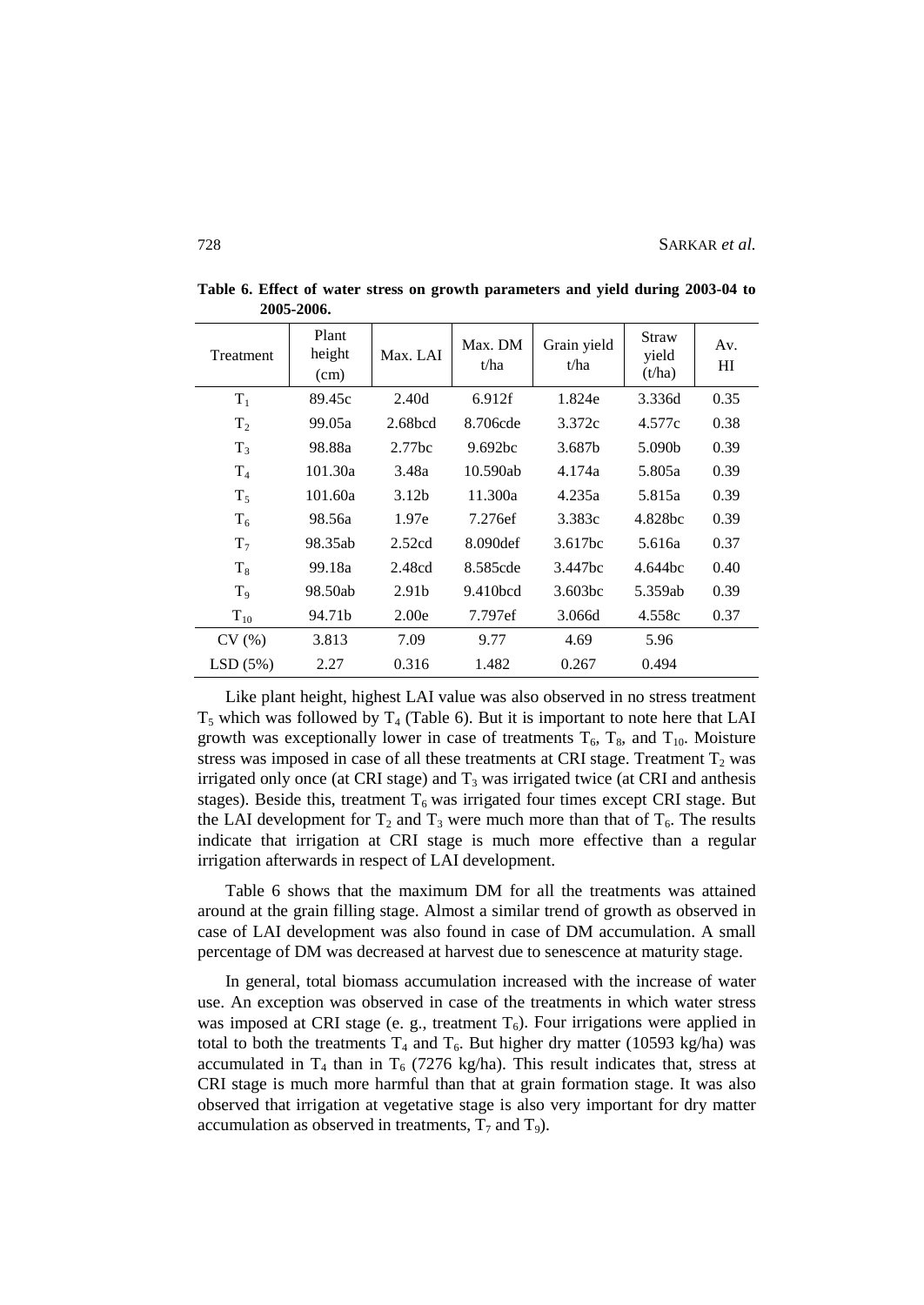#### **Effect of water deficit on yield, water use, and water productivity**

Table 7 shows the three years' results on irrigation applied, water use (consumptive use) yield, and water productivity (WP). Different combinations of irrigation number and timing produced different yields. The treatment  $T_5$  with 5 irrigations produced the highest yield but it was very close to the treatment  $(T_4)$ , irrigated four times.

**Table 7. Irrigation applied, water use and water productivity (WP) of wheat during the study years.**

|                | the study years.      |                          |            |                 |                         |
|----------------|-----------------------|--------------------------|------------|-----------------|-------------------------|
| Treatment      | No. of<br>irrigations | Amount of<br>irrig. (mm) | CU<br>(mm) | Yield<br>(t/ha) | <b>WP</b><br>$(kg/m^3)$ |
| $T_1$          | $\theta$              | 0f                       | 140f       | 1.824e          | 1.30                    |
|                |                       |                          |            |                 |                         |
| T <sub>2</sub> | $\mathbf{1}$          | 61e                      | 186e       | 3.372c          | 1.81                    |
| $T_3$          | 2                     | 114d                     | 237d       | 3.687b          | 1.56                    |
| T <sub>4</sub> | 4                     | 212 <sub>b</sub>         | 309b       | 4.174a          | 1.37                    |
| $T_5$          | 5                     | 262a                     | 331a       | 4.235a          | 1.28                    |
| $T_6$          | 4                     | 220 <sub>b</sub>         | 294bc      | 3.383c          | 1.15                    |
| T <sub>7</sub> | 3                     | 166c                     | 283c       | 3.617bc         | 1.28                    |
| $T_8$          | 3                     | 170c                     | 286bc      | 3.447bc         | 1.21                    |
| T <sub>9</sub> | $\overline{2}$        | 111d                     | 255d       | 3.603bc         | 1.41                    |
| $T_{10}$       | 2                     | 109d                     | 232d       | 3.066d          | 1.32                    |
| CV(%)          |                       | 3.63                     | 5.87       | 4.69            |                         |
| LSD(5%)        |                       | 8.58                     | 24.8       | 0.267           |                         |

The other studies have reported that the relationship between yield and water consumption including irrigation is non-linear (Yuan *et al*., 1992). The results of the present study showed the crop yields initially improved with increased water consumption, but beyond a certain water use level yields were not increased similarly. Although four irrigations were applied in treatment  $T_4$ , its yield (4.174) t/ha) is very close to that of treatment  $T<sub>5</sub>$  (4.235 t/ha) which was irrigated five times. This indicates that one more irrigation at grain formation stage is insignificant in respect of grain yield. In general, differences in grain and straw yields among the irrigated treatments were small, but there was a sharp contrast between irrigated and full deficit treatment. In case of normal climatic condition, the pattern of response to irrigation was almost similar. The vital effect of irrigation on yield was observed with the addition of first application of water at CRI stage (treatment  $T_2$ ).

Deficit irrigation affects crop growth and reduce their grain yield (GY), whereas the effects are different under different irrigation schedules. Treatment  $T_1$  represents a severe soil water deficit condition. Mean GY and biomass of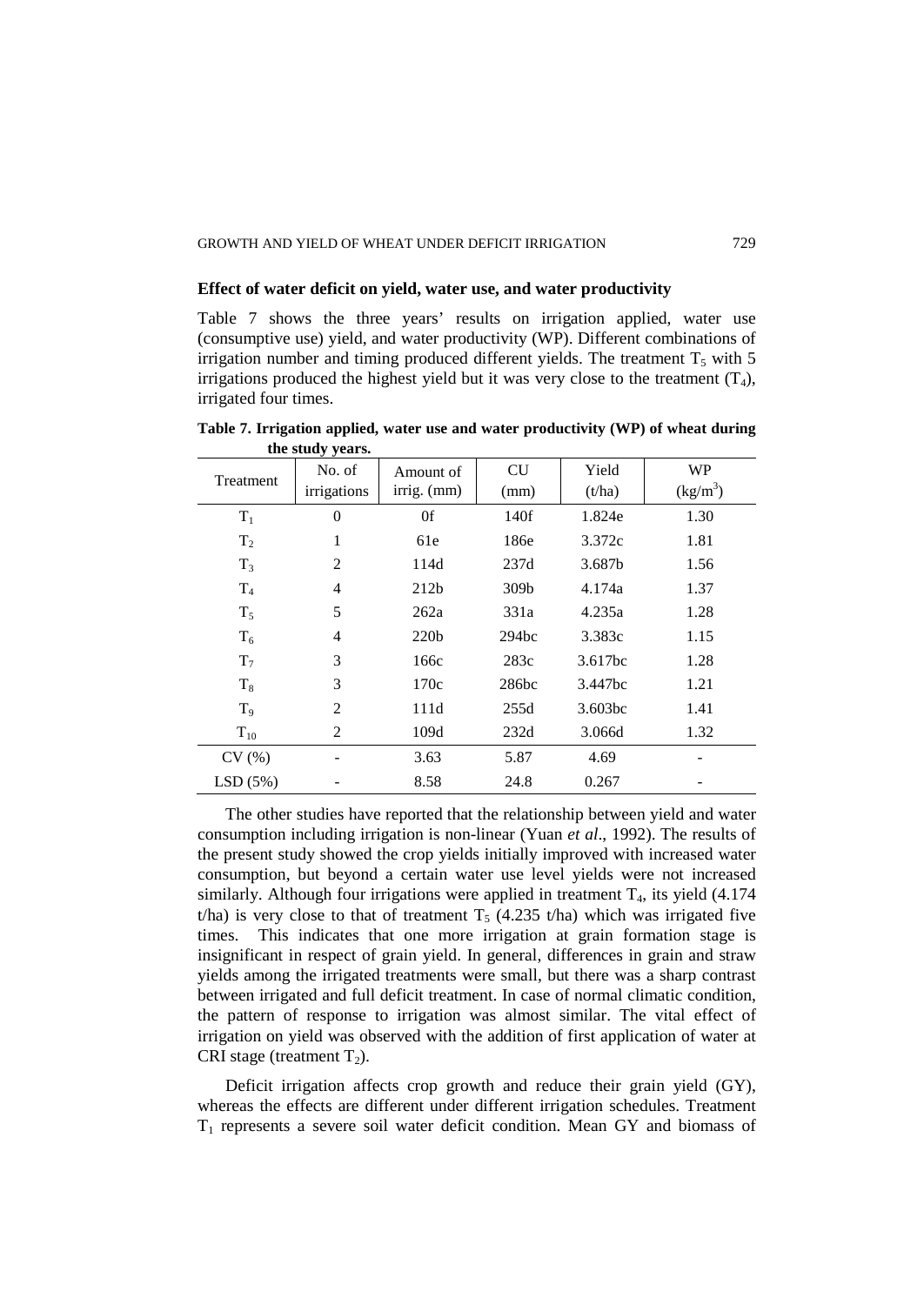treatment  $T_1$  were evidently lower than those of the other treatments and the 3 years' average GY of treatment  $T_1$  was only 44.79% of treatment  $T_5$  which showed that severe soil water deficit markedly decreased GY and its biomass, compared to those of other treatments.

#### **Gain yield (GY)-consumptive use (CU) relationships**

The average trend of increase of yield with increase of water use is graphically shown in Figure 1. The relationship shows that initially the crop yield increased with increased consumptive use at a higher rate but later on, it was increased at a lower rate. The grain yield-consumptive use relationship can be denoted by the following quadratic function.

 $y = -0.0385x^{2} + 27.311x - 964.42...$ 

where:  $y = \text{grain yield (GY)}$ , kg/ha and

 $x =$  consumptive use CU), mm

From the GY-CU relationship, the consumptive use for optimum grain yield was predicted as 355 mm.



**Fig. 1. Relationship of grain yield (GY) with consumptive use (CU).**

#### **Conclusion**

Water demand for proper growth of wheat is not similar at different growth stages. Some stages are very sensitive to water stress, whereas the crop easily can tolerate a slight soil water deficit during some other stages. Comparatively CRI (17-21 days after sowing) stage is much more sensitive to soil moisture stress than the following growth stages throughout the cropping season. If only one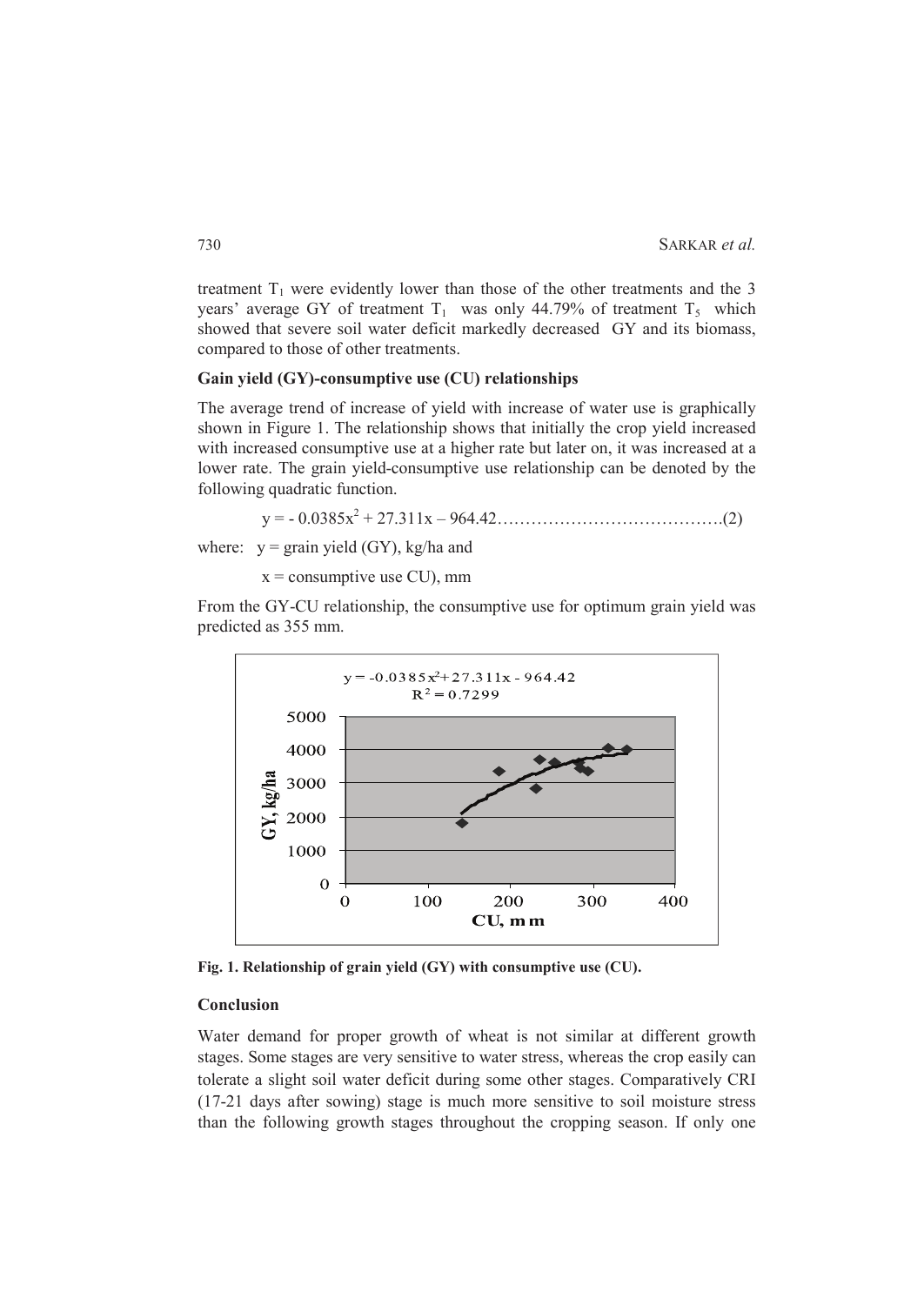irrigation up to the field capacity is applied at that stage, as much as 80% of the optimum yield can be obtained. A negligible yield reduction (less than 2%) occurs if soil water stress is imposed at the grain formation stage subjected to irrigation applied at the previous important growth stages. So it is recommended that at least one irrigation at CRI stage should be applied to avoid drastic yield reduction in case of water scarcity. To attain an optimum yield, wheat should be irrigated at CRI, vegetative, booting, and flowering stages. Soil moisture deficit at the grain formation stage does not do a reasonable harm in respect of yield.

#### **References**

- Ali, M. H., M. R. Haque, and M. A. Khair. 2008. Effective management of water in wheat cultivation under water limiting condition. Proceedings of Paper Meet, Agril. Engg. Division, The Institute of Engineers, Bangladesh. Pp. 15-26.
- Campbell, C. A. and H. R. Davidson. 1979. Effect of temperature, nitrogen fertilization and moisture stress on yield, yield components, protein content and moisture use efficiency of Manitou spring wheat. *Canadian J. of Plant Sci.* **59:** 963-974.
- Fertilizer Recommendations Guide 2005. Bangladesh Agricultural Research Council. Farm Gate, New Airport Road, Dhaka – 1215.
- Gazri, P. R. and S. S. Prihar. 1983. Effect of small irrigation amounts on the yield of wheat. *Agric. Wat. Mgt.* **6:** 31-41.
- Kirda, C. and R. Kanber. 1999. Water is no longer a plentiful resource, should be used sparingly in irrigated agriculture. In: Kirda, C., P. Mouttonnet, and D. R. Nielsen, (eds). Crop yield response to deficit irrigation. Dordrecht, The Netherlands, Kluwer, Academic Publishers.
- Kramer, P. J. 1959. The role of water in the physiology of plants. *Adv. Agron*. **11:** 51-70.
- Manalo, E. B. 1976. Agroclimatic survey of Bangladesh. International Rice Research Institute (IRRI), Philippines. 387 P.
- Pereira, L. S., T. Owesis and A. Zairi. 2002. Irrigation management under water scarcity. Agric. *Wat. Mgt.* **57:** 175-206
- Rodrigues, P. N., L. S. Pereira, A. Zairi, H. El Amami, H. A. Slatni, J. L. Teixeira, and T. Machado. 2001. Deficit Irrigation of Cereals and Horticultural Crops: Simulation of Strategies to Cope with Droughts. Agricultural Engineering International: the CIGR *Journal of Scientific Research and Development*. Manuscript I. W. 00007a. Vol. III.
- Talukder, M. S. U. 1983. Growth, yield, and water relations of wheat subjected to soil moisture stress. Ph.D dissertation, Royal Veterinary and Agricultural University, Copenhagen, Denmark. 214 P.
- Vaadia, Y., F. C. Raney and R. M. Hazan.1961. Annu. Rev. *PlantPhysiol*. **12:** 265-292.
- Waldren, R. P. and A. D. Flowerday. 1979. Growth stages and distribution of dry matter, N, P, and K in winter wheat. *Agron. J.* **71:** 391-397.